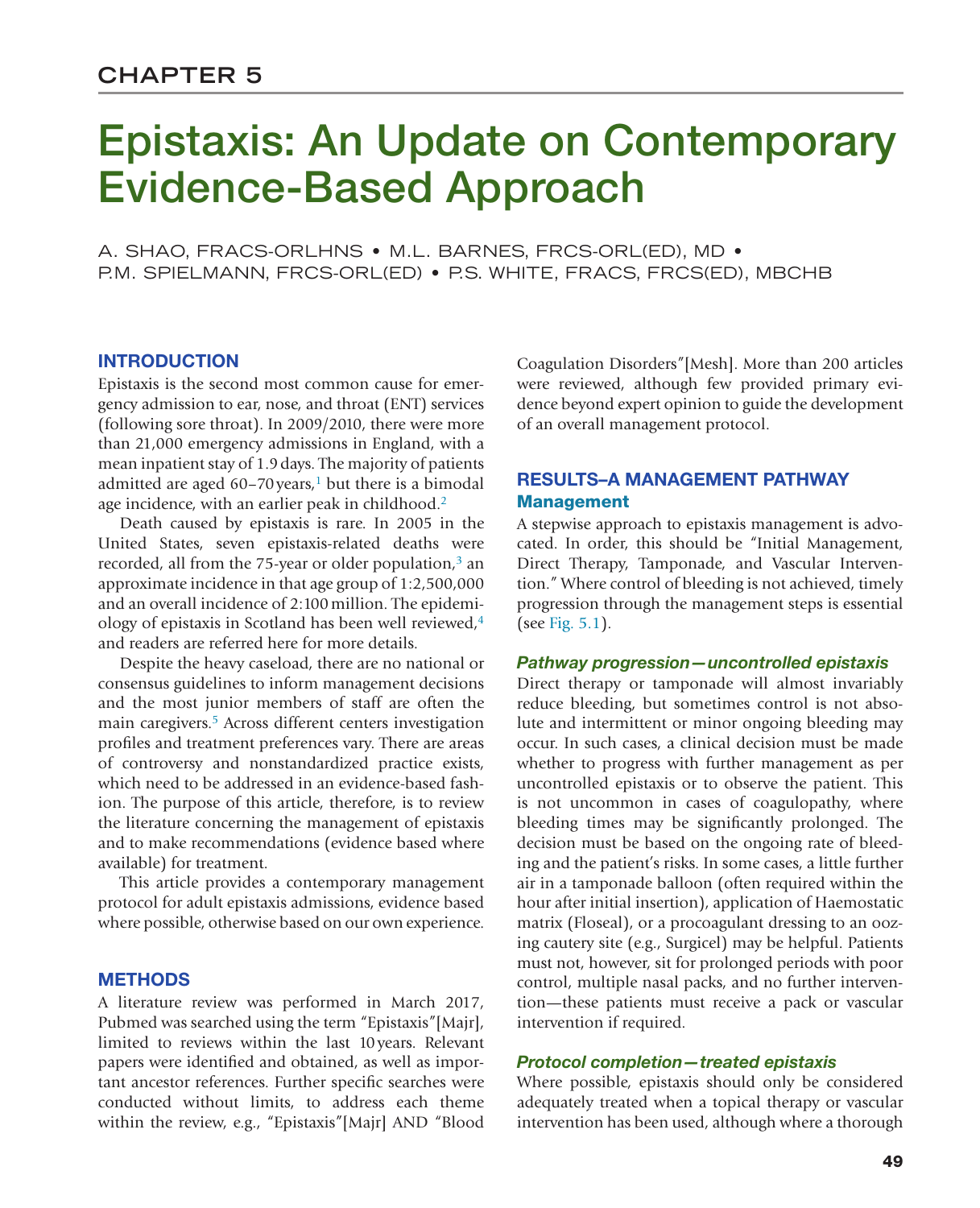

<span id="page-1-0"></span>**FIG. 5.1** Adult Epistaxis Management Pathway. *AEA*, anterior ethmoid artery; *SPA*, sphenopalatine artery; *PMH*, past medical history; *IHD*, ischaemic heart disease; *EUA*, examination under anaethesia.

examination has not identified a bleeding site, and simple vasoconstriction or tamponade has led to initial control, longer-term resolution may be achieved through normal haemostatic and tissue repair mechanisms in some cases.

Step 1. Initial management. Immediate management includes an Adult Life Support-type Airway, Breathing, Circulaion assessment and resuscitation. Epistaxis is not usually an immediate airway concern, but the patient should be made to sit upright and encouraged to lean forward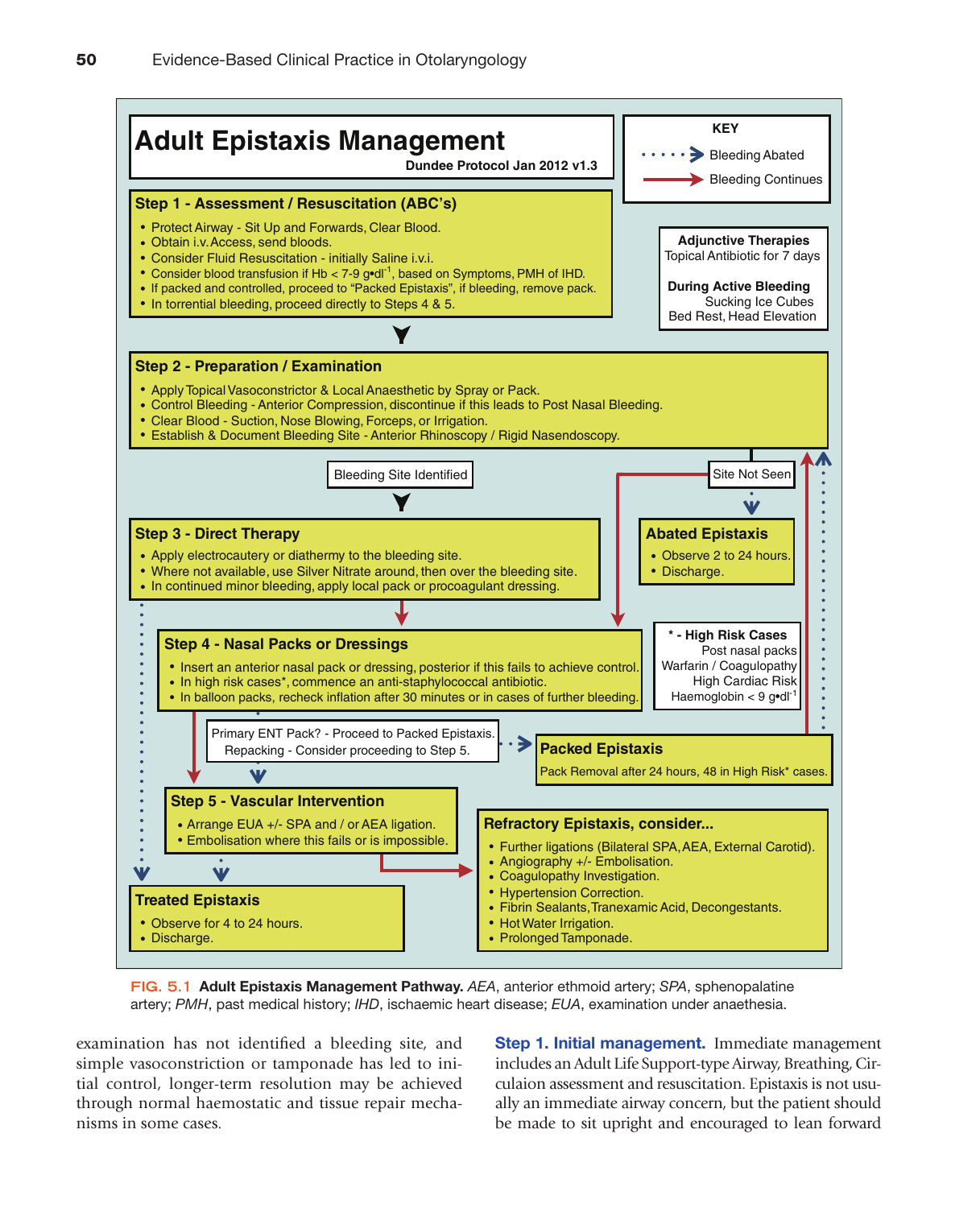and clear any clots from the pharynx. An assessment of blood loss (e.g., volume, time, number of tissues, towels, or bowls) and the degree of any hypovolemic shock should be made, while establishing venous access and fluid resuscitation where indicated. Gloves, gowns, and goggles are essential to protect both yourself and the patient from contamination. A medical and drug history, including complementary and alternative medicine, may elucidate precipitants.<sup>6</sup> The side of bleeding as well as whether it is predominantly anterior or posterior should be determined.

In exceptional circumstances, postnasal bleeding may be so heavy as to warrant an immediate balloon pack (e.g., Foley catheter and anterior pack) to prevent further blood loss, with arrangements for transfer to theater. In general, however, the first priority is to visualize the bleeding area through initial hemostatic measures and examination. Depending on the bleeding site, local skills, and facilities, this may be best achieved with a nasal thudicum or speculum in conjunction with a headlight or mirror, an auroscope, a microscope, or an endoscope, noting that each approach has its limitations. Nasendoscopy are essential for identifying 80% of bleeding sites not otherwise seen[.7](#page-6-6)

Blood will likely obstruct the view to the bleeding site. In anterior nasal bleeding, this can be controlled through anterior nasal compression for 10–60min in conjunction with topical vasoconstrictors. $8.9$  If hemostasis is not achieved, or nasal compression only leads to postnasal bleeding, it should be discontinued and an attempt made to clear blood and visualize the site with suction, forceps, irrigation, $10$  or nose blowing. These methods may achieve initial hemostasis, and/ or allow bleeding site visualization necessary for direct therapies such as cautery.

Topical vasoconstrictor preparations recommended include 1:1000 adrenalin (epinephrine), $11$  0.5% phen-ylephrine hydrochloride,<sup>[9](#page-6-10)</sup> 4% cocaine, or 0.05% oxymetazoline solution, $8$  but few comparisons have been conducted. One study suggested that oxymetazoline may be more effective than 1:100,000 (dilute) adrenalin and equally effective with less propensity to induce hypertension when compared with 4% cocaine.<sup>12</sup> Topical vasoconstrictors can be applied in conjunction with topical anesthetics, such as 4% lignocaine, to improve patient comfort.

*Investigations.* A full blood count will facilitate assessment of blood loss and shock. A biochemistry profile may indicate circulatory effects on renal function or the breakdown products of a large volume of ingested blood. A sample should be sent to establish

blood group and match of transfusion products (e.g., red cells, plasma, or platelets). Routine coagulation profiles are not recommended $13-15$  unless the patient takes warfarin or the patient is a child.<sup>16</sup> Angiography has an essential but infrequent role in trauma and cases of heavy postsurgical bleeding to exclude potentially fatal carotid aneurisms.

#### Step 2. Direct therapy

*Silver nitrate cautery.* Cautery using topical anesthetic is advocated by most authors as the optimal management in adult epistaxis. Nonetheless, in 1993, only 24% of UK cases referred to specialist otolaryngology units were managed in this way, whereas 76% underwent nasal packing.<sup>5</sup>

Silver nitrate cautery is common but difficult in the context of active bleeding, in which case electrocautery or electrocoagulation (diathermy) may be more effective. A local cauterizing solution is achieved by touching a dry salt silver nitrate-tipped applicator against moist mucosa. The objective is direct cautery of the bleeding site by application with gentle pressure to the bleeding point for a few seconds. Initial circumferential contact may facilitate control of bleeding and more definitive results.<sup>[10](#page-6-8)</sup>

Silver nitrate is available in 75% and 95% preparations. A histopathologic study comparing the two found that 95% silver nitrate caused twice the depth of burn, and it was thought to increase the risk of complications including septal perforation.[17](#page-7-1) It is thought that bilateral cautery may increase the risk of septal perforation, $18$  with a 4- to 6-week interval being advocated between sides, $19$  although Link et al.<sup>20</sup> found this not to be the case using silver nitrate  $(n=46)$ .

Silver nitrate  $(AgNO<sub>3</sub>)$  can cause dark staining on the vestibular skin. This may be addressed by application of saline (NaCl) to form silver chloride (AgCl) and sodium nitrate  $(NaNO<sub>3</sub>)<sup>21</sup>$ ; both are white crystals, and the latter is readily soluble in water. Stains usually resolve over a period of weeks,<sup>22</sup> but permanent mucosal tattooing has been reported.<sup>23-25</sup>

*Electrocautery and electrocoagulation (diathermy).* Toner et al.[26](#page-7-8) compared routine use of hot wire electrocautery with silver nitrate and found no difference in the rates of recurrent bleeding at 2months, although the confidence interval (CI) was broad, with some trend toward greater benefit with electrocautery (95% CI 11%–24%). Although specialist equipment is required, electrocautery or diathermy may have advantages over silver nitrate, which can be difficult to apply to the site in cases of uncontrolled bleeding. No further electrocautery or electrocoagulation studies were identified.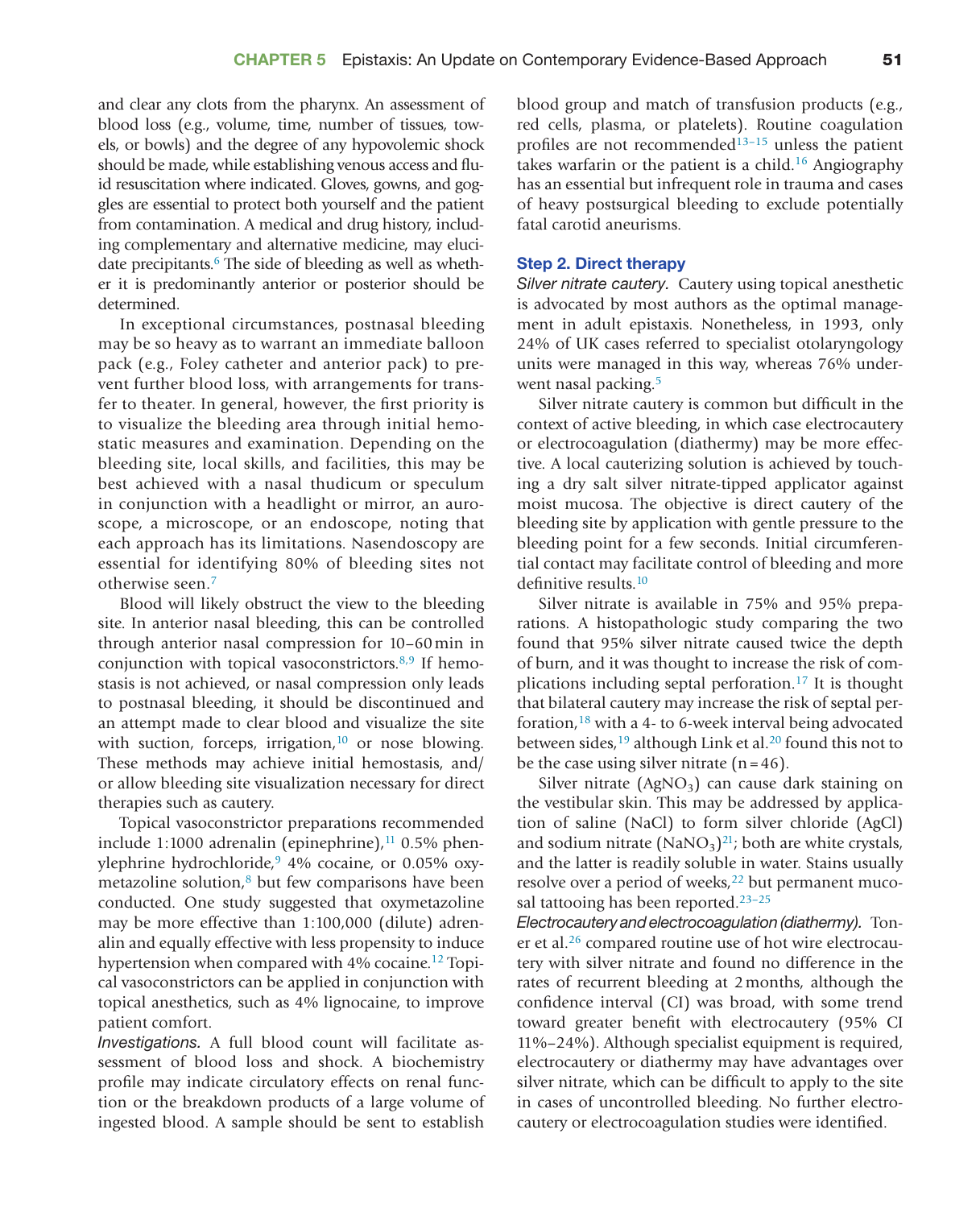

<span id="page-3-0"></span>**FIG. 5.2** Common Forms of Nasal Pack. Common nasal packs and dressings. (A) Merocel (polyvinyl acetal polymer sponge pack); (B) Rapid Rhino (self-lubricating hydrocolloid covered balloon pack); (C) a traditional ribbon pack, in this case BIPP (Bismuth Iodoform Paraffin Paste); (D) Surgicel (oxidized regenerated cellulose absorbable hemostat); (E) Algosteril (alginate fiber absorbable hemostat).

After direct therapy, in some cases of minor ongoing bleeding, the addition of a hemostatic dressing, such as Surgicel (Ethicon Inc. Somerville, NJ) or Kaltostat (ConvaTec Ltd. Skillman, NJ), or the use of a very localized pack over the bleeding site may help to prevent further pathway progression.

Step 3. Nasal packs or dressings. Where local therapy fails, control of bleeding can be achieved by tamponade, by using a variety of nasal packs, or by promotion of hemostasis through nasal dressings. Modern nasal packs are easily and relatively comfortably inserted by practitioners outwith otorhinolaryngology, e.g., in the emergency department, ambulance, or family practice. As a consequence, many patients now arrive in our department with packs inserted. This does prevent immediate direct therapy, however, which might otherwise allow a treated patient to be sent home. The authors therefore advocate removal of the packing for proper examination if possible. Once a pack is inserted, it is usually recommended to be left for 24h, necessitating admission, although care at home with packs has been described[.9](#page-6-10)

A variety of nasal packing materials are available. Examples include polyvinyl acetal polymer sponges (e.g., Merocel, Medtronic Inc., Minneapolis, MN), nasal balloons (e.g., the Rapid Rhino Balloon pack with a self-lubricating hydrocolloid fabric covering, Arthro-Care Corp., Austin, TX), nasal dressings (e.g., Kaltostat calcium alginate, ConvaTec Ltd., Skillman, NJ), and traditional ribbon packs, e.g., BIPP (Bismuth, Iodoform,

Paraffin Paste) or petroleum jelly-coated ribbon gauze. Each of these packs is illustrated in [Fig. 5.2.](#page-3-0) Some (e.g., Rapid Rhino, Kaltostat) are reported to provide procoagulant surfaces, which may be helpful in coagulopathic patients, most commonly those given warfarin.

FloSeal hemostatic sealant can be considered as an alternative or adjunct to nasal packing for both anterior and posterior epistaxis. The current literature supports the use of FloSeal as an alternative method for anterior epistaxis. A recent study has demonstrated a success rate of 90% in controlling epistaxis with improved patient tolerance[.27,28](#page-7-9)

A nasopharyngeal pack may be placed in posterior epistaxis (approximately 5% of cases<sup>29</sup>), especially when initial anterior packs fail. Traditional postnasal packs were rolled gauze attached to tapes passed out through the nose and mouth to secure.<sup>29</sup> More recently, Brighton or Foley catheters have been used, inflated with saline and secured transnasally with an anterior clamp, e.g., umbilical clip.

Postnasal packs are extremely uncomfortable and prone to cause significant hypoxia.[30](#page-7-11) Hospitalization, oxygen therapy via face mask, and in some cases sedation are required, a combination that increases the risks of hypoxia and aspiration. Other complications of nasal packs (especially nasopharyngeal) include displacement with airway obstruction; pressure necrosis of the palate, alar, or columellar skin; and sinus infection or toxic shock syndrome. The last condition is caused by staphylococcal exotoxin TSST-1 and presents with fever, diarrhea, hypotension, and rash.[29](#page-7-10) *Staphylococcus aureus*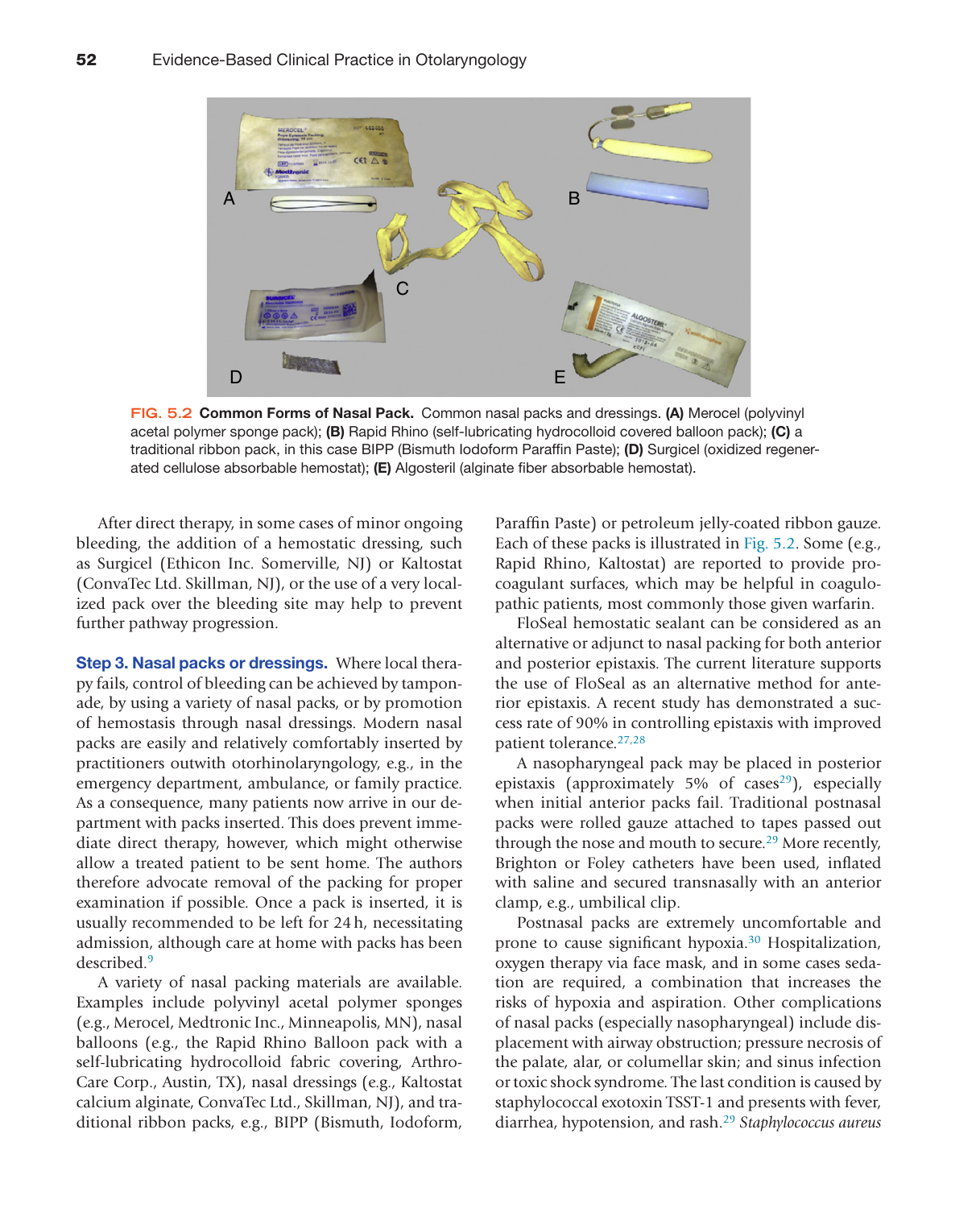can be isolated in one-third of patients, of which 30% produce the exotoxin.<sup>[31](#page-7-12)</sup> Therefore, prolonged packing should be avoided and antistaphylococcal antibiotics prescribed if a pack is to remain in situ for more than  $24 h^{10}$ ; see notes on high-risk cases.

Balloon packs may deflate over time,  $32$  so they should be checked after the first hour or if bleeding recommences. Some minor ongoing bleeding is not uncommon immediately following pack insertion and may resolve given careful observation.

Following pack removal it is imperative to examine the nasal cavity to exclude underlying pathology and identify and manage the bleeding source if possible.

#### Step 4. Ligation/embolization

*Surgery.* In a 1993 UK national survey of practice, 9.3% of patients with epistaxis referred to an otolaryngologist required a posterior nasal pack (commonly a Foley catheter). A general anesthetic was required in 5.6% to control bleeding, and <1% had a formal arterial ligation (ethmoid, maxillary, or external carotid)[.5](#page-6-4)

In authors's center, with 593 admissions for acute epistaxis over the last 2years, 47% had hospital stays of 1day or less. Of the 317 longer-term cases, 7% were taken to theater and underwent arterial ligation: 21 of the sphenopalatine artery (SPA) and 2 of the anterior ethmoid artery (AEA). In some cases, the theater equipment and anesthetic will facilitate bleeding site visualization, bleeding control, and direct cautery. In cases in which this remains impossible, or uncertainty is present about the control established, arterial ligation is performed.

In the past, ligation was commonly of the maxillary artery, or the external carotid. Although the distribution of these arteries is wider, recent studies suggest that SPA ligation is more successful—possibly because of difficulties completing the other procedures or a failure to address more distal collateral circulation.<sup>33</sup> SPA ligation is associated with minor complications such as nasal crusting, decreased lacrimation, and paresthesia of the palate or nose[.34](#page-7-15) Septal perforation and inferior turbinate necrosis have also been reported. $35,36$ 

In contrast, ligation of the maxillary artery through a canine fossa approach can be complicated by dental or nasolacrimal duct injury, facial and gum numbness, or oroantral fistula.[37](#page-7-17) External carotid artery ligation is associated with a small risk of injury to the hypoglossal and vagus nerves and a lower success rate.<sup>[33](#page-7-14)</sup>

When compared with traditional packing techniques, SPA ligation has been shown to enable a reduced inpatient stay, improved patient satisfaction, and cost reductions.<sup>38</sup> Feusi et al.<sup>39</sup> reviewed SPA

ligation efficacy studies in 2005: 13 authors reported 264 patients with 1-year success rates between 70% and 100%. More recent studies with longer-term follow-up (15–25months) reported success rates between 75% and 100%[.40–43](#page-7-20) Ligation of all SPA branches is essential[.44,45](#page-7-21)

AEA ligation has an essential role in traumatic or postsurgical epistaxis in which nasal or ethmoid bony injury leads to bleeding outwith the SPA distribution. Attempts have been made to avoid the external scar by performing AEA ligation by the endonasal or transcaruncular approach. The endonasal approach, first described by Woolford and Jones,<sup>46</sup> requires either an artery within a mesentry<sup>47</sup> or an approach to the artery through the lamina papyracea. $48$  The former was feasible in 20% or less of cases.<sup>47</sup> The latter, performed through the lamina, seems to be safe and feasible in most cases, <sup>48,49</sup> although this is likely an approach best left to expert hands. In both cases, pre- or intraoperative CT scans and image guidance are advised.

A transcaruncular approach is an appealing alterna-tive. Morera et al.<sup>[50](#page-7-25)</sup> report a case series of nine patients in which all cases were successful with no reported complications. For now, however, a pragmatic approach may be to use an endoscope in a conventional external approach, allowing the scar to be minimized.<sup>51</sup>

The choice of surgical ligation type is a clinical decision, which must be based on the history and examination findings. Traditionally, epistaxis has been defined as anterior or posterior, with posterior bleeds considered to relate to Woodruff plexus. The definitions have been inconsistent, however,<sup>52</sup> and the relevance of Woodruff plexus recently questioned.<sup>53</sup>

An understanding of the anatomy is essential for both surgeons and interventional radiologists. To this end, the reader is referred to excellent texts by Wormald, Lee, Biswas, and others.<sup>45,54</sup>

*Interventional radiology—embolization.* A number of studies have demonstrated that surgical ligation is more cost-effective and safer than embolization $55-57$ ; however, selective embolization of the maxillary or facial arteries should be considered in cases in which surgical ligation fails or is impossible because of anesthetic concerns. A variety of materials have been used, including metal coils, Gelfoam, and cyanoacrylate glue. Success rates between 79% and 96% are reported,<sup>58</sup> but complications are not uncommon: Cerebral Vascular Accident, arterial dissection, facial skin necrosis, facial numbness, and groin hematoma can occur with historic rates up to 47% but only 6% in larger, more recent series.<sup>59</sup>

Percutaneous angiography is performed to identify the vascular anatomy. Extravasation may suggest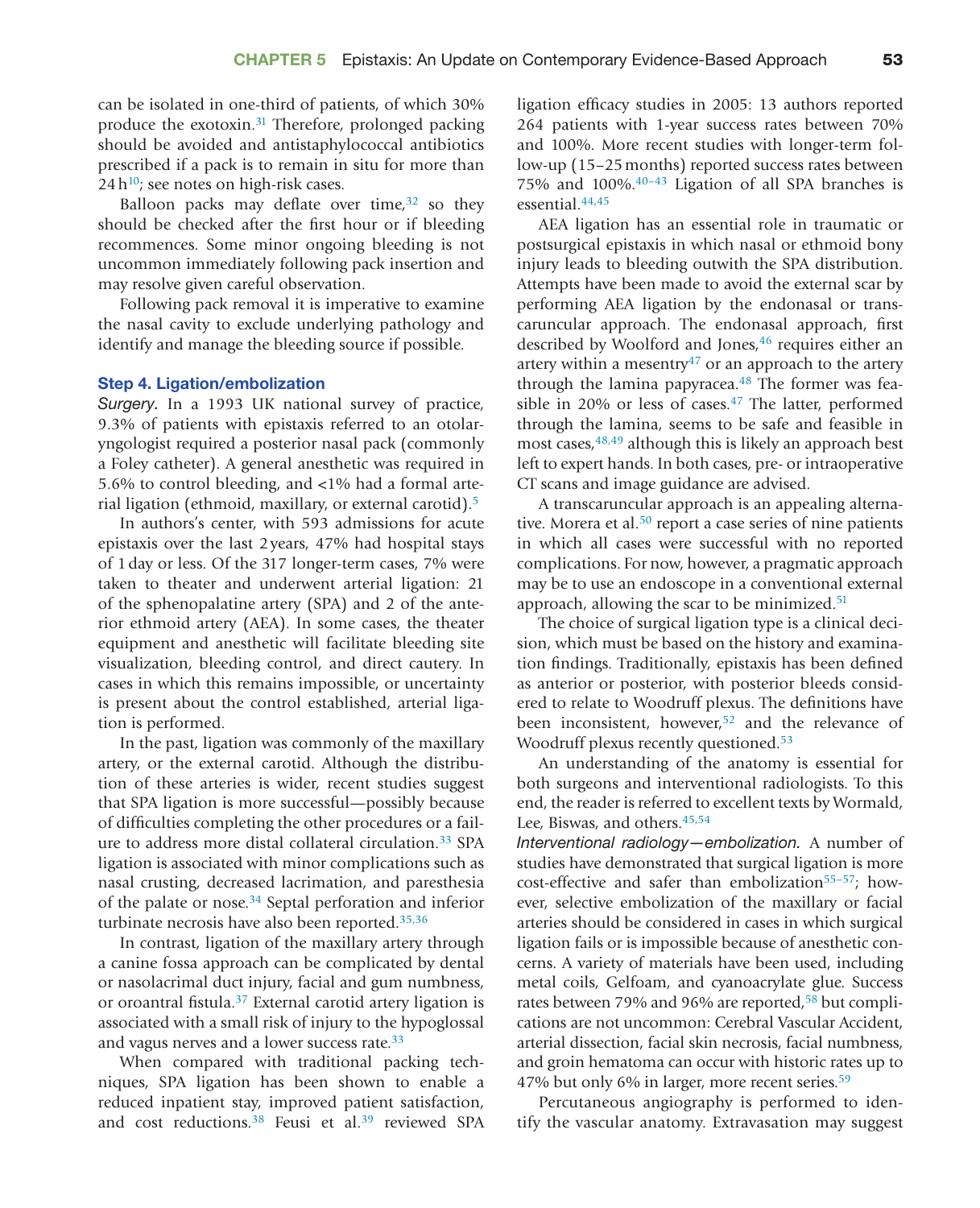the site of epistaxis but is not often seen. Radiopaque nasal packing (such as BIPP) must be removed. Selective embolization of the relevant arterial supply, typically the internal maxillary artery, reduces the hydrostatic pressure of blood to the nasal cavity, allowing hemostasis. This must be balanced against devascularizing the facial soft tissues. Embolization of the ethmoidal arteries is not possible; cannulation of the ophthalmic arteries carries a high risk of blindness.

### Refractory Acute Epistaxis

Occasionally bleeding will continue (usually slowly or intermittently) despite all conservative measures, good nasal packs, examination under anesthetic, and even arterial ligations. In such cases, it is important to reconsider the anatomy and physiology.

For anatomy: Which side is it bleeding? Is it passing through a perforation, or around the choana? Has a competent practitioner visualized the area of bleeding directly? In cases with a history of trauma, is there an anterior ethmoid laceration or a carotid aneurysm? Is there a role for further ligations—of the bilateral sphenopalatine, anterior and posterior ethmoid arteries? Will a maxillary artery or external carotid ligation add anything, e.g., minor contributions from the facial and greater palatine branches? Will angiography be informative and potentially therapeutic?

For physiology: Is the patient coagulopathic? Is the patient bleeding diffusely? Have measures been taken to reverse any drug-induced coagulopathy? If the patient has bled extensively, have the clotting factors been replaced? Has hypertension been addressed? Will tranexamic acid,<sup>60</sup> topical hemostatics,<sup>61</sup> or fibrin sealant[s27,62,63](#page-7-9) help?

#### Adjunctive Treatments

For the purposes of the current protocol relating to epistaxis requiring admission, topical treatments are considered to be inappropriate as sole therapy. They may have a role as an adjunct, however, and noting their efficacy in minor recurrent epistaxis especially in childhood[,64](#page-8-7) we recommend them in all cases. Options include Naseptin cream (0.1% chlorhexidine dihydrochloride with 0.5% neomycin sulfate), petro-leum jelly, Bactroban (xx), Triamcinolone 0.025%, [65](#page-8-8) and others.<sup>[66](#page-8-9)</sup>

Ice packs are a tradition on many of our wards. When ice cubes are sucked, there is a measurable reduction in nasal blood flow assessed by nasal laser Doppler flowmetry.<sup>67</sup> However, no change is seen when ice is applied to the forehead or neck.<sup>67,68</sup>

#### Preventing Epistaxis Deaths

In 1961, Quinn<sup>69</sup> wrote of his own experience and reviewed previous cases of fatal epistaxes, recognizing the groups at risk: those with significant comorbidity (e.g., ischemic heart disease, coagulopathy), those with endonasal tumors, or following head and facial trauma or surgery. He advocated angiography following trauma, as well as "adequate blood replacement and an informed attitude toward surgical interruption of the blood supply." He also reported the association of anterior ethmoid bleeding with trauma, the use of ferrous sulfate, and the association of cranial nerve signs with internal carotid laceration or aneurism. His observations seem just as relevant today as then and still address the most important issues, in particular, the recognition of high-risk groups and the need in such cases for early and relatively aggressive fluid resuscitation to prevent complications and deaths, most commonly in elderly patients with ischemic heart disease.

Quinn<sup>69</sup> recognized the difficulty of balancing the need to transfuse anemic patients with epistaxis against risks, noting the possible contribution of a blood transfusion to the death of at least one patient. Prolonged admissions with nasal packs and poorly controlled bleeding will exacerbate this risk, and for these reasons, Kotecha et al.<sup>5</sup> recommended earlier surgical intervention in some elderly patients with compromised respiratory or cardiovascular systems.

In the current protocol, we recommend a transfusion threshold of 7–9g/dL. This is based primarily on a study in critically unwell patients in which a restrictive policy (transfusion indicated if  $Hb < 8g/dL$  cf.  $< 10g/dL$ dL) was shown to improve survival outcomes, particularly in the young (<55years) and those relatively less unwell.[70](#page-8-12)

Although rare, death in association with epistaxis has also been reported to occur because of airway obstruction. Again, significant comorbidity (e.g., neurologic impairment caused by preexisting disease or head injury) may be present. Airway obstruction secondary to nasal packing is a risk, caused by either pack or clot dislodgement.<sup>71</sup> In some patients, nasal obstruction itself can lead to significant arterial oxygen desaturation.[30](#page-7-11) Again, an awareness of these potential scenarios with appropriate measures to prepare the patient, protect the airway, and monitor oxygenation is important to prevent fatal complications.

The most common case report of death secondary to epistaxis relates to rupture of an internal carotid aneurysm, often of traumatic or surgical origin. In torrential bleeds of this nature, only early suspicion with angiography, coil occlusion, stenting, or surgical ligation of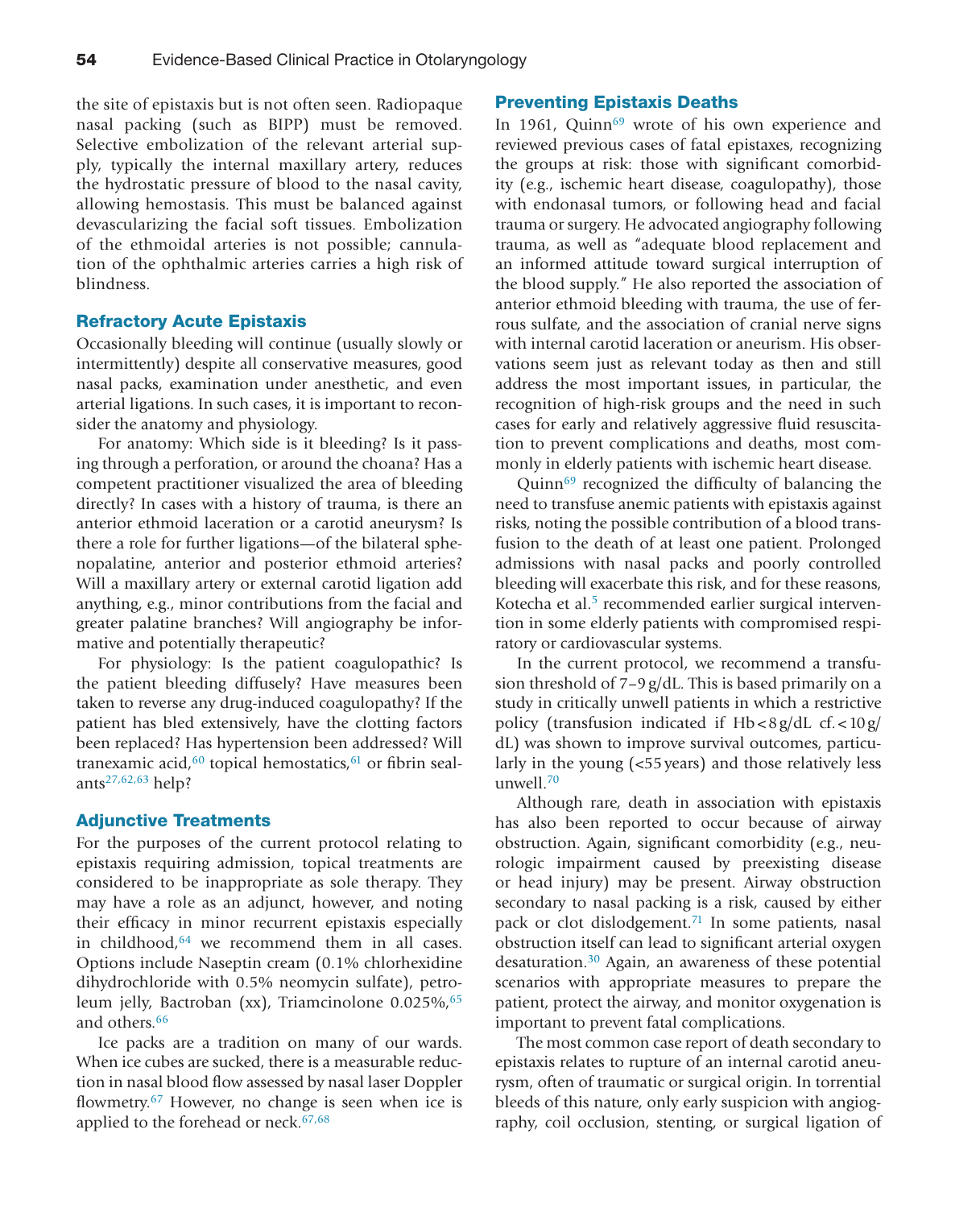the aneurism or the internal carotid in the neck will prevent death[.72](#page-8-14) In the operative context, Valentine et al.[73](#page-8-15) compared several measures for initial hemostasis in carotid injury, concluding that crushed muscle hemostasis followed by u-clip repair was the most effective, achieving primary hemostasis, while maintaining vascular patency in all cases.

#### **DISCUSSION**

In reviewing the epistaxis literature, one is confronted with a wealth of expert opinion and descriptive articles. Few primary research studies are conducted, and those available focus on management techniques rather than on pathway decisions. Without placing their patients in the context of a management pathway, these studies may lack transferability—our own patients may represent a different population at a different point in the pathway. It is for these reasons that a management pathway must be defined, and as a starting point, we advocate the protocol herein described.

In developing a contemporary protocol, we must recognize the changing emphasis of epistaxis management with a move away from traditional approaches of prolonged admissions and reliance on extensive nasal packing. Refined arterial ligation procedures are increasingly commonly used, offering higher success rates and lesser morbidities. These have facilitated shorter admissions, with happier patients as well as hospital managers.

The current protocol excludes contexts such as coagulopathy, Hereditary Haemorrhage Telangiectasia (HHT), and children, although useful generalizations can be made. Of admitted patients with epistaxis, 62% have an iatrogenic coagulopathy (21% warfarin, 41% antiplatelet). This group requires longer in-patient stays and more aggressive management. $74,75$  Although management follows the same principles, the coagulopathy itself must be addressed and care must be taken not to cause further trauma through aggressive cautery, nasal packing, or vascular intervention. Procoagulant dressings may be helpful. We hope to provide further guidance on the management of this group in a later manuscript.

We are aware of a number of different approaches to epistaxis that have not been recommended in this guideline—from simple vasoconstrictor treatments<sup>76</sup> to hot water irrigation<sup>77-79</sup> or cryotherapy.<sup>80</sup> Although efficacy studies are reported, few if any comparisons have been performed against conventional techniques in the context of a defined management protocol. We hope that the current article will facilitate future scientific comparisons to allow us to establish the best timing of such interventions.

As always, further research in the field is needed. Despite the frequency of epistaxis as a presentation, little formal research has been conducted. We recommend (as before) that any interventional studies place themselves in the context of the overall patient management pathway, as well as tightly defining patient flow (stepwise by protocol) and demographics, e.g., age, sex, blood pressure, anticoagulant use, other medications (including herbal), HHT, prior episodes, trauma, or operative history. We are developing an epistaxis admission dataset, which will be optically captured from an admission proforma. We would be happy to hear from any other interested centers.

#### **REFERENCES**

- <span id="page-6-0"></span>1. The Information Centre for Health and Social Care. 2011. Available at: [http://www.hesonline.nhs.uk.](http://wwwhesonline.nhs.uk)
- <span id="page-6-1"></span>2. Epistaxis JH. A clinical study of 1,724 patients. *J Laryngol Otol*. 1974;88:317–327.
- <span id="page-6-2"></span>3. Centers for Disease Control and Prevention, National Center for Health Statistics. *Vitalstats*; 2005. Available at: [http://www.cdc.gov/nchs/vitalstats.htm.](http://www.cdc.gov/nchs/vitalstats.htm)
- <span id="page-6-3"></span>4. Walker TW, Macfarlane TV, McGarry GW. The epidemiology and chronobiology of epistaxis: an investigation of Scottish hospital admissions 1995-2004. *Clin Otolaryngol*. 2007;32:361–365.
- <span id="page-6-4"></span>5. Kotecha B, Fowler S, Harkness P, et al. Management of epistaxis: a national survey. *Ann R Coll Surg Engl*. 1996;78:444–446.
- <span id="page-6-5"></span>6. Melia L, McGarry GW. Epistaxis: update on management. *Curr Opin Otolaryngol Head Neck Surg*. 2011;19(1):30–35.
- <span id="page-6-6"></span>7. McGarry GW. Nasal endoscope in posterior epistaxis: a preliminary evaluation. *J Laryngol Otol*. 1991;105: 428–431.
- <span id="page-6-7"></span>8. Kucik CJ, Clenney T. Management of epistaxis. *Am Fam Physician*. 2005;71:305–311.
- <span id="page-6-10"></span>9. Upile T, Jerjes W, Sipaul F, et al. A change in UK epistaxis management. *Eur Arch Otorhinolaryngol*. 2008;265:1349– 1354.
- <span id="page-6-8"></span>10. Viehweg TL, Roberson JB, Hudson JW. Epistaxis: diagnosis and treatment. *J Oral Maxillofac Surg*. 2006;64:511–518.
- <span id="page-6-9"></span>11. Middleton PM. Epistaxis. *Emerg Med Australas*. 2004;16: 428–440.
- <span id="page-6-11"></span>12. Katz RI, Hovagim AR, Finkelstein HS, et al. A comparison of cocaine, lidocaine with epinephrine, and oxymetazoline for prevention of epistaxis on nasotracheal intubation. *J Clin Anesth*. 1990;2:16–20.
- <span id="page-6-12"></span>13. Supriya M, Shakeel M, Veitch D, et al. Epistaxis: prospective evaluation of bleeding site and its impact on patient outcome. *J Laryngol Otol*. 2010;124:744–749.
- 14. Thaha MA, Nilssen EL, Holland S, et al. Routine coagulation screening in the management of emergency admission for epistaxis—is it necessary? *J Laryngol Otol*. 2000;114:38–40.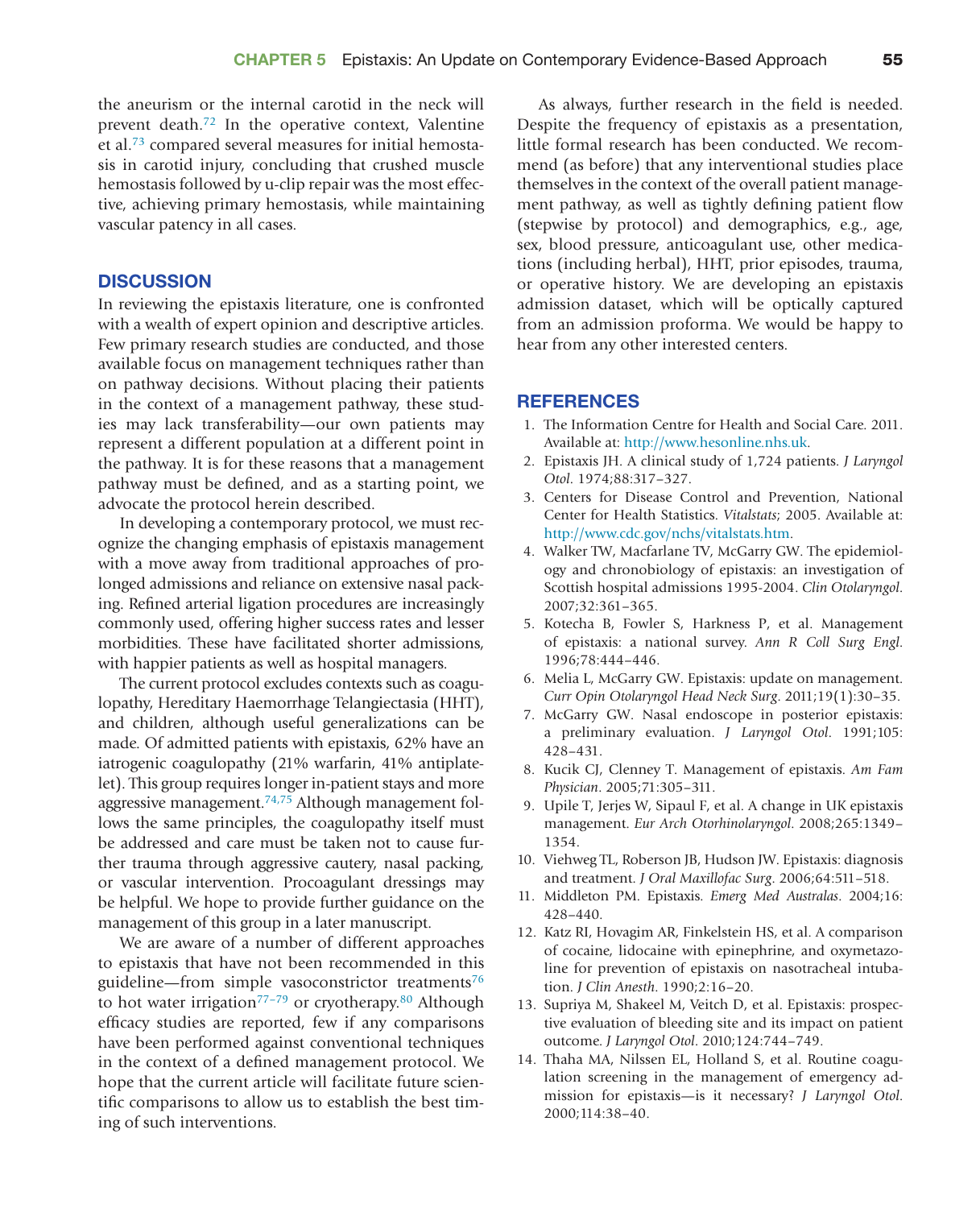- 15. Padgham N. Epistaxis: anatomical and clinical correlates. *J Laryngol Otol*. 1990;104:308–311.
- <span id="page-7-0"></span>16. Sandoval C, Dong S, Visintainer P, et al. Clinical and laboratory features of 178 children with recurrent epistaxis. *J Pediatr Hematol Oncol*. 2002;24:47–49.
- <span id="page-7-1"></span>17. Amin M, Glynn F, Phelan S, et al. Silver nitrate cauterisation, does concentration matter? *Clin Otolaryngol*. 2007;32:197–199.
- <span id="page-7-2"></span>18. Lanier B, Kai G, Marple B, et al. Pathophysiology and progression of nasal septal perforation. *Ann Allergy Asthma Immunol*. 2007;99:473–479. [quiz: 480–1, 521].
- <span id="page-7-3"></span>19. Schlosser RJ. Clinical practice. Epistaxis. *N Engl J Med*. 2009;360:784–789.
- <span id="page-7-4"></span>20. Link TR, Conley SF, Flanary V, et al. Bilateral epistaxis in children: efficacy of bilateral septal cauterization with silver nitrate. *Int J Pediatr Otorhinolaryngol*. 2006;70: 1439–1442.
- <span id="page-7-5"></span>21. Maitra S, Gupta D. A simple technique to avoid staining of skin around nasal vestibule following cautery. *Clin Otolaryngol*. 2007;32:74.
- <span id="page-7-6"></span>22. *Oxford Hands-on Science (H-Sci) Project: Chemical Safety Database*. Chemical safety data: silver nitrate. Available at: [http://cartwright.chem.ox.ac.uk/hsci/chemicals/silver\\_nit](http://cartwright.chem.ox.ac.uk/hsci/chemicals/silver_nitrate.html) [rate.html](http://cartwright.chem.ox.ac.uk/hsci/chemicals/silver_nitrate.html).
- <span id="page-7-7"></span>23. Kayarkar R, Parker AJ, Goepel JR. The Sheffield nose—an occupational disease? *Rhinology*. 2003;41(2):125–126.
- 24. Mayall F, Wild D. A silver tattoo of the nasal mucosa after silver nitrate cautery. *J Laryngol Otol*. 1996;110:609–610.
- 25. Nguyen RC, Leclerc JE, Nantel A, et al. Argyremia in septal cauterization with silver nitrate. *J Otolaryngol*. 1999;28:211–216.
- <span id="page-7-8"></span>26. Toner JG, Walby AP. Comparison of electro and chemical cautery in the treatment of anterior epistaxis. *J Laryngol Otol*. 1990;104:617–618.
- <span id="page-7-9"></span>27. Wakelam OC, Dimitriadis PA, Stephens J. The use of Flo-Seal haemostatic sealant in the management of epistaxis: a prospective clinical study and literature review. *Ann R Coll Surg Engl*. 2017;99:28–30.
- 28. Lau AS, Upile NS, Lazarova L, Swift AC. Evaluating the use of Floseal haemostatic matrix in the treatment of epistaxis: a prospective, control-matched longitudinal study. *Eur Arch Otorhinolaryngol*. 2016;273:2579–2584.
- <span id="page-7-10"></span>29. Tan LK, Calhoun KH. Epistaxis. *Med Clin North Am*. 1999;83:43–56.
- <span id="page-7-11"></span>30. Lin YT, Orkin LR. Arterial hypoxemia in patients with anterior and posterior nasal packings. *Laryngoscope*. 1979;89: 140–144.
- <span id="page-7-12"></span>31. Breda SD, Jacobs JB, Lebowitz AS, et al. Toxic shock syndrome in nasal surgery: a physiochemical and microbiologic evaluation of Merocel and Nugauze nasal packing. *Laryngoscope*. 1987;97:1388–1391.
- <span id="page-7-13"></span>32. Ong CC, Patel KS. A study comparing rates of deflation of nasal balloons used in epistaxis. *Acta Otorhinolaryngol Belg*. 1996;50:33–35.
- <span id="page-7-14"></span>33. Srinivasan V, Sherman IW, O'Sullivan G. Surgical management of intractable epistaxis: audit of results. *J Laryngol Otol*. 2000;114:697–700.
- <span id="page-7-15"></span>34. Snyderman CH, Goldman SA, Carrau RL, et al. Endoscopic sphenopalatine artery ligation is an effective method of treatment for posterior epistaxis. *Am J Rhinol*. 1999;13:137–140.
- <span id="page-7-16"></span>35. Gifford TO, Orlandi RR. Epistaxis. *Otolaryngol Clin North Am*. 2008;41:525–536. viii.
- 36. Moorthy R, Anand R, Prior M, et al. Inferior turbinate necrosis following endoscopic sphenopalatine artery ligation. *Otolaryngol Head Neck Surg*. 2003;129:159–160.
- <span id="page-7-17"></span>37. Schaitkin B, Strauss M, Houck JR. Epistaxis: medical versus surgical therapy: a comparison of efficacy, complications, and economic considerations. *Laryngoscope*. 1987;97:1392–1396.
- <span id="page-7-18"></span>38. Moshaver A, Harris JR, Liu R, et al. Early operative intervention versus conventional treatment in epistaxis: randomized prospective trial. *J Otolaryngol*. 2004;33:185–188.
- <span id="page-7-19"></span>39. Feusi B, Holzmann D, Steurer J. Posterior epistaxis: systematic review on the effectiveness of surgical therapies. *Rhinology*. 2005;43:300–304.
- <span id="page-7-20"></span>40. Harvinder S, Rosalind S, Gurdeep S. Endoscopic cauterization of the sphenopalatine artery in persistent epistaxis. *Med J Malaysia*. 2008;63:377–378.
- 41. Nouraei SA, Maani T, Hajioff D, et al. Outcome of endoscopic sphenopalatine artery occlusion for intractable epistaxis: a 10-year experience. *Laryngoscope*. 2007;117: 1452–1456.
- 42. Asanau A, Timoshenko AP, Vercherin P, et al. Sphenopalatine and anterior ethmoidal artery ligation for severe epistaxis. *Ann Otol Rhinol Laryngol*. 2009;118:639–644.
- 43. Abdelkader M, Leong SC, White PS. Endoscopic control of the sphenopalatine artery for epistaxis: long-term results. *J Laryngol Otol*. 2007;121:759–762.
- <span id="page-7-21"></span>44. Holzmann D, Kaufmann T, Pedrini P, et al. Posterior epistaxis: endonasal exposure and occlusion of the branches of the sphenopalatine artery. *Eur Arch Otorhinolaryngol*. 2003;260:425–428.
- <span id="page-7-27"></span>45. Lee HY, Kim HU, Kim SS, et al. Surgical anatomy of the sphenopalatine artery in lateral nasal wall. *Laryngoscope*. 2002;112:1813–1818.
- <span id="page-7-22"></span>46. Woolford TJ, Jones NS. Endoscopic ligation of anterior ethmoidal artery in treatment of epistaxis. *J Laryngol Otol*. 2000;114:858–860.
- <span id="page-7-23"></span>47. Solares CA, Luong A, Batra PS. Technical feasibility of transnasal endoscopic anterior ethmoid artery ligation: assessment with intraoperative CT imaging. *Am J Rhinol Allergy*. 2009;23:619–621.
- <span id="page-7-24"></span>48. Pletcher SD, Metson R. Endoscopic ligation of the anterior ethmoid artery. *Laryngoscope*. 2007;117:378–381.
- 49. Camp AA, Dutton JM, Caldarelli DD. Endoscopic transnasal transethmoid ligation of the anterior ethmoid artery. *Am J Rhinol Allergy*. 2009;23:200–202.
- <span id="page-7-25"></span>50. Morera E, Artigas C, Trobat F, et al. Transcaruncular electrocoagulation of anterior ethmoidal artery for the treatment of severe epistaxis. *Laryngoscope*. 2011;121:446–450.
- <span id="page-7-26"></span>51. Douglas SA, Gupta D. Endoscopic assisted external approach anterior ethmoidal artery ligation for the management of epistaxis. *J Laryngol Otol*. 2003;117:132–133.